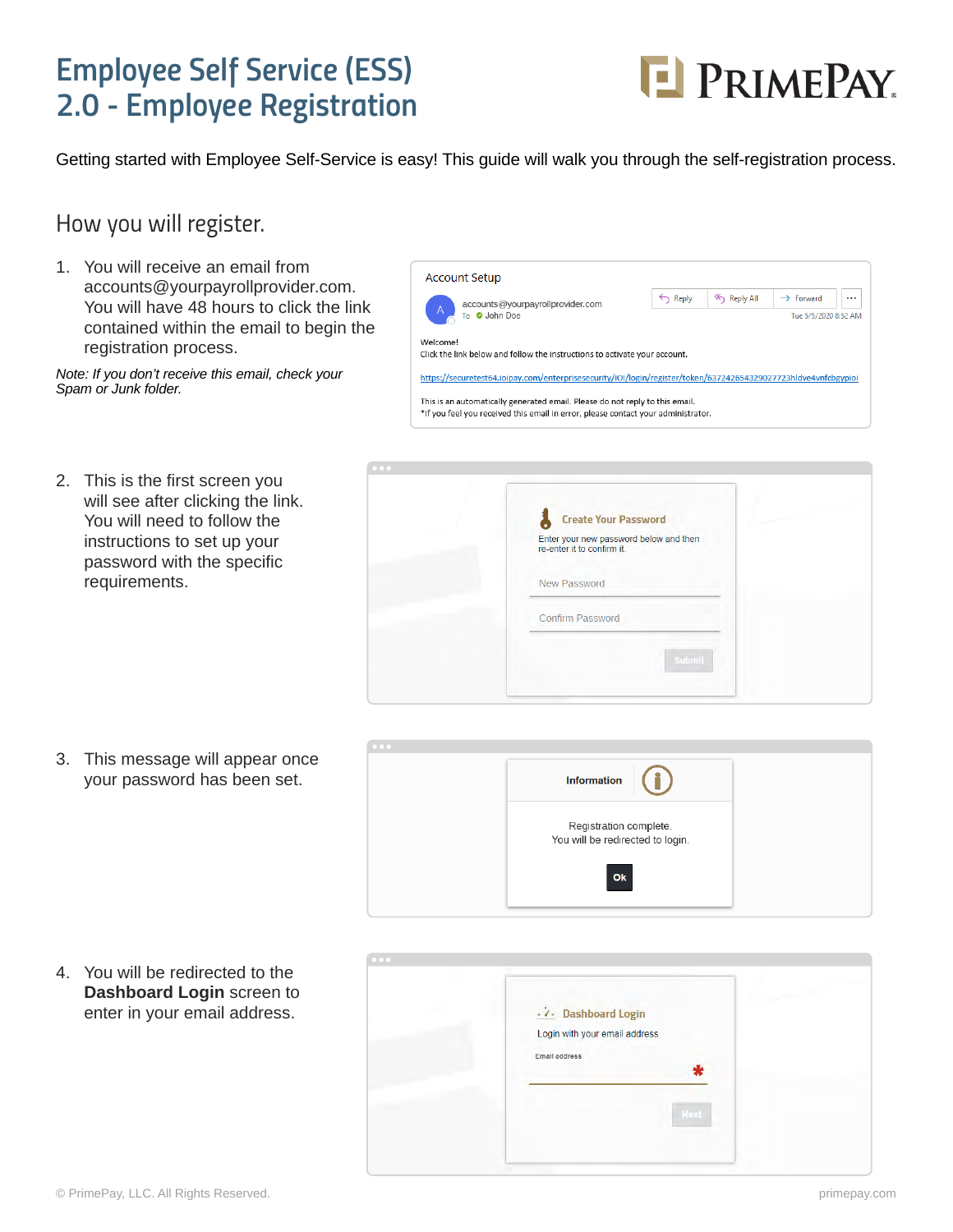## *Employee Self Service (ESS) 2.0 - Employee Registration*



5. Enter your password.



6. You will then be prompted to select and answer three security questions.

| $\begin{array}{ccccc} \bullet & \bullet & \bullet & \bullet \end{array}$ |                                                                                                                                                                |                         |  |
|--------------------------------------------------------------------------|----------------------------------------------------------------------------------------------------------------------------------------------------------------|-------------------------|--|
|                                                                          | <b>Setup Security Questions</b><br>Please select and answer 3 security questions. These<br>questions will be used when the system detects unusual<br>activity. |                         |  |
|                                                                          | Question One                                                                                                                                                   | $\overline{\mathbb{V}}$ |  |
|                                                                          | Answer                                                                                                                                                         |                         |  |
|                                                                          | Question Two                                                                                                                                                   | $\overline{\mathbb{V}}$ |  |
|                                                                          | Answer                                                                                                                                                         |                         |  |
|                                                                          | <b>Question Three</b>                                                                                                                                          | $\overline{\mathbb{V}}$ |  |
|                                                                          | Answer                                                                                                                                                         |                         |  |
|                                                                          |                                                                                                                                                                | <b>Submit</b>           |  |
|                                                                          |                                                                                                                                                                |                         |  |

7. You will be directed to the **Dashboard** to click on the **ESS** Application.